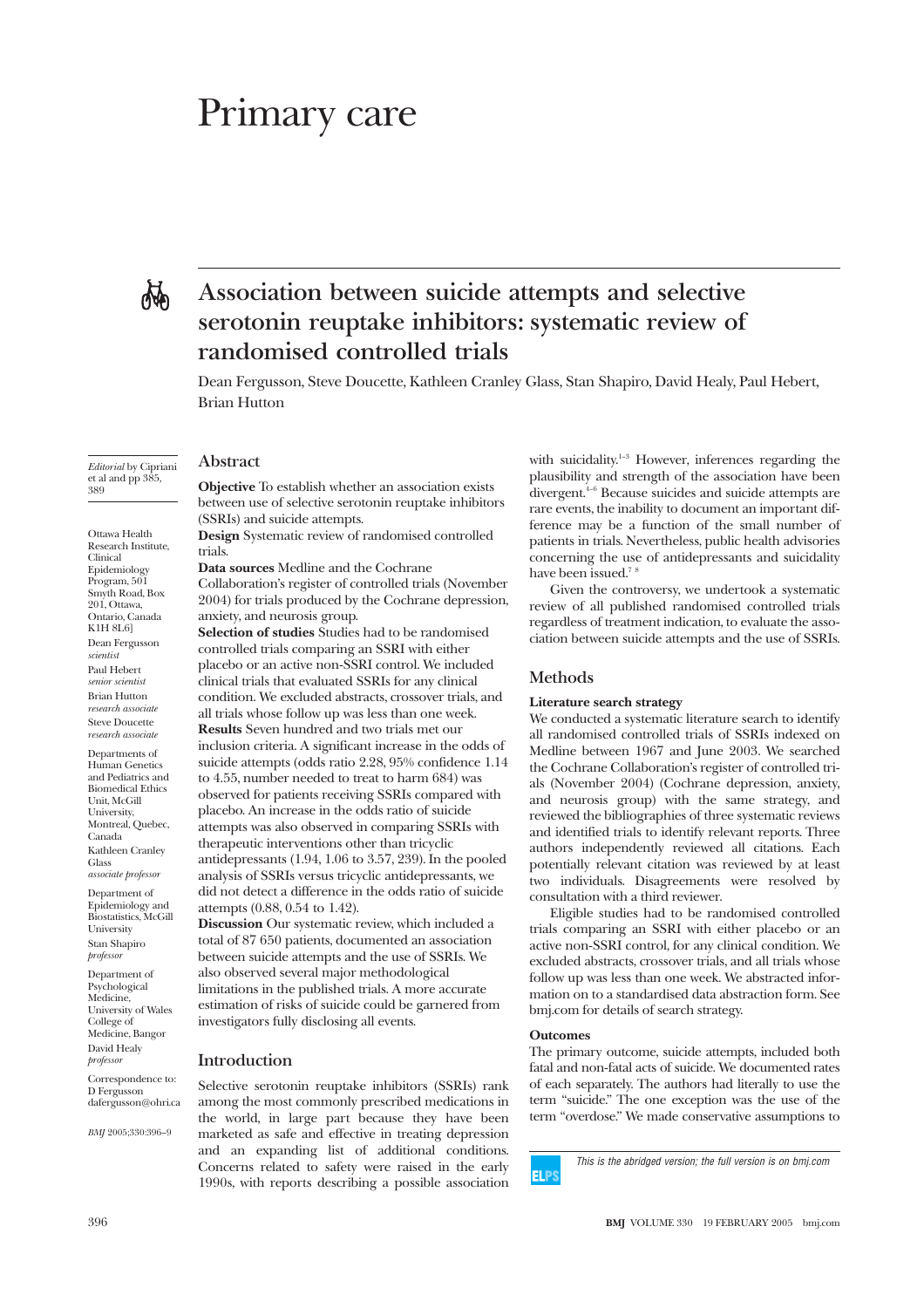deal with the published reporting of non-fatal suicide attempts. If the authors explicitly reported that there were no adverse or serious adverse events we recorded that there were no fatal or non-fatal suicide attempts. If no suicide attempts were mentioned but the authors accounted for all adverse events and reasons for discontinuation we recorded zero suicide attempts. Subjects for which the authors did not indicate a reason for withdrawal or discontinuation we did not count as suicide attempts.

We documented how adverse events were reported, dropout rates, sample size, and the number of trials that did not report adverse events. We included a "not reported" category consisting of trials that did not mention adverse events or reasons for discontinuation of therapy, provided an incomplete listing of all adverse events, or did not explicitly state that no serious adverse events occurred.

#### **Analysis**

As an initial description of the risk of suicide overall and in major comparisons, we calculated the absolute risk per 1000 patients treated. To account for exposure time, we calculated the number of episodes of suicide attempts per 1000 person years of exposure by assuming a constant risk over the first year and using a weighted average of exposures.

We undertook three separate meta-analyses: SSRIs compared with placebo, with tricyclic antidepressants, and with other active forms of treatment excluding placebo and tricyclic antidepressants. Within each comparison, we tested the association between suicide attempts and the use of SSRIs by estimating summary odds ratios and 95% confidence intervals, using fixed effects models (Peto). We conducted separate metaanalyses for the number of fatal and non-fatal suicide attempts. We did not incorporate trials categorised as "not reported" into the analyses.

A priori subgroups of interest were based on age, the duration of the study follow up, proportion of women, and primary diagnosis of participants in the trials. We examined the reported partial or total funding source (funded by, compared with not funded by, the pharmaceutical industry). We also conducted a cumulative meta-analysis to evaluate the temporal sequence of evidence of effect.

# **Results**

The literature search identified a total of 3717 citations. After exclusions, 624 met the inclusion criteria. A further 78 trials were identified from the Cochrane Collaboration register of controlled trials and the bibliographies of the three systematic reviews and of all eligible trials, giving a total of 702 trials (see bmj.com). As some trials had more than one comparison arm, the total number of comparisons exceeds the number of published trials. Of the 159 comparisons other than placebo or tricyclic antidepressants, the most common comparative treatments were moclobemide (21 trials), psychotherapy (20), maprotiline (18), and mianserin (16).

A total of 345 trials representing 36 445 patients reported the number of suicide attempts (143 in total) and were included in the analysis.Of the 345 trials reporting suicide attempts as adverse events, 64 reported at least one suicide attempt. In comparing trial characteristics between trials that reported suicide attempts and those that did not, the only significant difference was that larger trials tended not to report ( $\chi^2$  test, df = 2,  $P = 0.001$ ). The overall rate of suicide attempts was 3.9 (95% confidence interval 3.3 to 4.6) per 1000 patients treated in clinical trials. When we used study duration as exposure time, we found an incidence of 18.2 suicide attempts per 1000 patient years. For the trials conducted in patients with depression, the overall rate of suicide attempts was 4.9 (95% confidence interval 4.2 to 5.6 per 1000 patients). The table provides the reported numbers of fatal and non-fatal suicide attempts.

We found a significant increase in the odds of suicide attempts (odds ratio 2.28, 1.14 to 4.55, number needed to treat to harm  $684$ ;  $P = 0.02$ ) for patients receiving SSRIs compared with placebo (fig 1). Given reduced sample sizes, our ability to detect significant differences within subgroups was limited. However, all odds ratios exceeded 1.0 except for trials whose participants had a mean age of over 60 (fig 1). In comparing non-fatal suicide attempts, a significant difference overall remained  $(2.70, 1.22 \text{ to } 5.97; P = 0.01)$ . In comparing fatal suicide attempts, we did not detect any differences between SSRIs and placebo (0.95, 0.24 to 3.78).

In the pooled analysis of SSRIs compared with tricyclic antidepressants, we did not detect differences in the odds of suicide attempt (0.88, 0.54 to 1.42). We found no clinically or statistically important differences in any subgroup analyses. The odds ratio of non-fatal suicide attempts was 0.85 (0.51 to 1.43) and the odds ratio of fatal suicide attempts for SSRIs compared with tricyclic antidepressants was 7.27 (1.26 to 42.03).

We found an increase in the odds of suicide attempts when comparing SSRIs with therapeutic interventions other than tricyclic antidepressants (1.94, 1.06 to 3.57, number needed to treat to harm 239). Again with smaller sample sizes, we found no subgroup specific differences that reached significance. All odds ratios exceeded 1.0, except for trials in which the proportion of women exceeded 75%. The odds ratio for fatal suicide attempts was 0.59 (0.16 to 2.24) and that for non-fatal suicide attempts 2.25 (1.16 to 4.35).

|                                     | Fatal and non-fatal suicide attempts in the analysed trials |                                 |             |                |                           |         |             |         |             |                        |              |         |
|-------------------------------------|-------------------------------------------------------------|---------------------------------|-------------|----------------|---------------------------|---------|-------------|---------|-------------|------------------------|--------------|---------|
|                                     |                                                             | No of trials*                   |             | No of patients |                           |         |             |         |             | No of suicide attempts |              |         |
|                                     | All                                                         | <b>Trials</b><br>that<br>report | All trials  |                | <b>Trials that report</b> |         | Fatal       |         | Non-fatal   |                        | <b>Total</b> |         |
|                                     | trials                                                      |                                 | <b>SSRI</b> | <b>Control</b> | <b>SSRI</b>               | Control | <b>SSRI</b> | Control | <b>SSRI</b> | Control                | <b>SSRI</b>  | Control |
| SSRI v placebo                      | 411                                                         | 189                             | 28 803      | 21 7 67        | 10<br>557                 | 7856    | 4           | 3       | 23          | 6                      | 27           | 9       |
| SSRI v tricyclic<br>antidepressants | 220                                                         | 115                             | 12 740      | 11 609         | 6126                      | 5401    | 5           | 4       | 29          | 31                     | 34           | 35      |
| $SSRI$ v other                      | 159                                                         | 83                              | 8856        | 9059           | 4130                      | 4233    | 3           | 5       | 24          | 13                     | 27           | 18      |

SSRI=selective serotonin reuptake inhibitors. \*Represents the number of comparisons, as some trials had more than one comparison arm.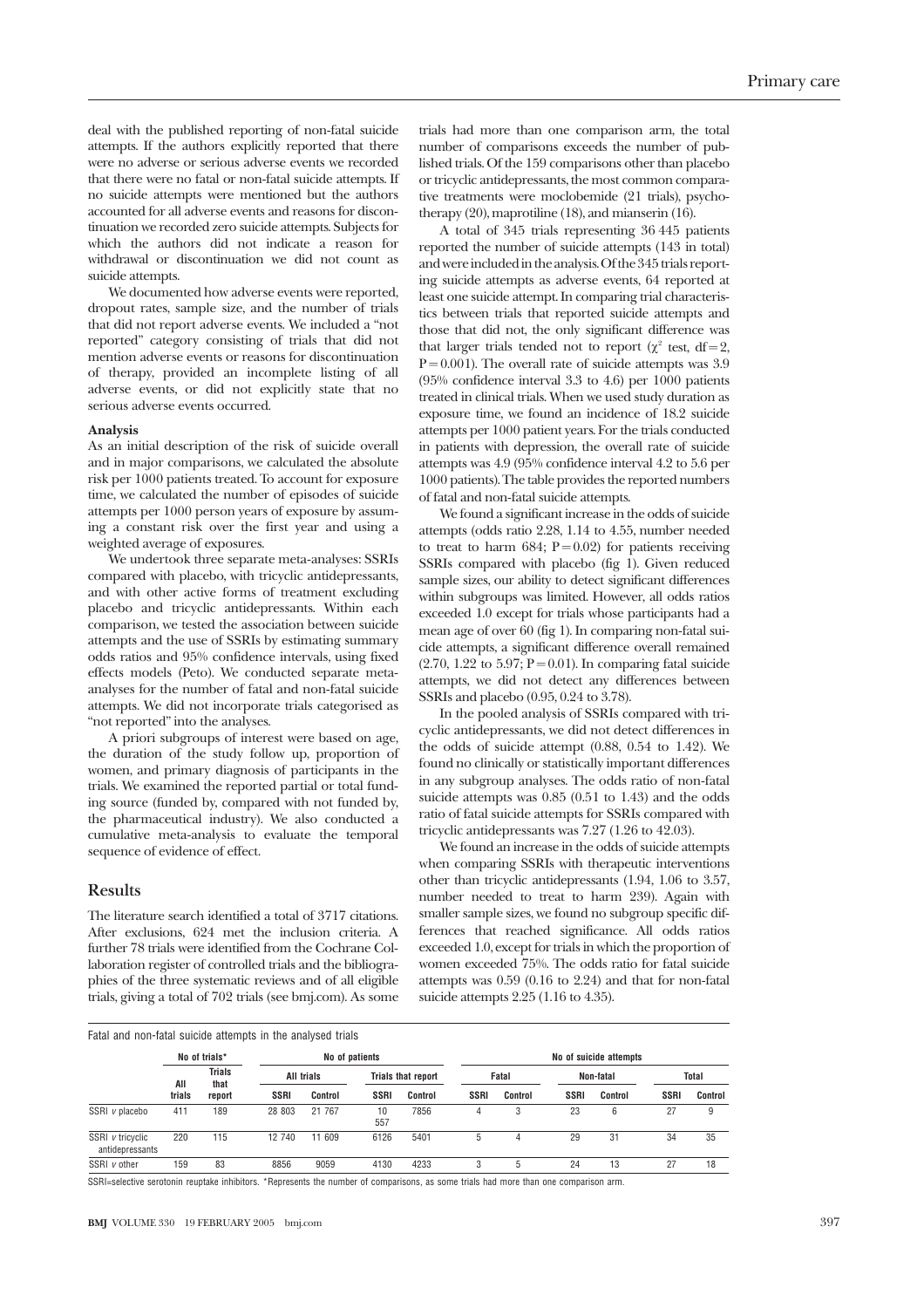|                                            |       | <b>SSRI</b>                                  |       | Placebo            |                                            |
|--------------------------------------------|-------|----------------------------------------------|-------|--------------------|--------------------------------------------|
| <b>Patient group</b>                       | No of | Nn nf<br>patients attempts patients attempts | No of | No of              | Odds ratio (95% CI)                        |
| <b>Overall</b>                             | 10557 | 27                                           | 7856  | 9                  | $\rightsquigarrow$                         |
| Condition                                  |       |                                              |       |                    |                                            |
| Major depression                           | 3641  | 13                                           | 3243  | $\overline{7}$     |                                            |
| Depression                                 | 1665  | 4                                            | 1127  | 1                  |                                            |
| Other conditions                           | 5251  | 10                                           | 3486  | 1                  |                                            |
| Trial duration                             |       |                                              |       |                    |                                            |
| $<$ 6 weeks                                | 3094  | 8                                            | 2096  | 3                  |                                            |
| 7+ weeks                                   | 7413  | 19                                           | 5710  | 6                  |                                            |
| Age group                                  |       |                                              |       |                    |                                            |
| <60 years old                              | 9798  | 26                                           | 7110  | 8                  |                                            |
| >60 years old                              | 759   | 1                                            | 746   | 1                  |                                            |
| Sex                                        |       |                                              |       |                    |                                            |
| <25% female                                | 620   | $\theta$                                     | 426   | $\theta$           |                                            |
| 25-50% female                              | 1706  | $\overline{2}$                               | 1331  | $\overline{2}$     |                                            |
| 50-75% female                              | 5731  | 20                                           | 4598  | 6                  |                                            |
| 75-100% female                             | 2178  | 4                                            | 1250  | 1                  |                                            |
| Reported funding                           |       |                                              |       |                    |                                            |
| Funded by pharmaceutical industry          | 5965  | 16                                           | 4647  | 5                  |                                            |
| Not funded by pharmaceutical industry 4592 |       | 11                                           | 3209  | $\overline{4}$     |                                            |
|                                            |       |                                              |       |                    | $0.01$ $0.05$ $0.2$<br>5<br>1<br>20<br>100 |
|                                            |       |                                              |       | Placebo<br>harmful | <b>SSRI</b><br>harmful                     |

**Fig 1** Fatal and non-fatal suicide attempts in SSRI trials and placebo trials

# **Discussion**

We documented a more than twofold increase in the rate of suicide attempts in patients receiving SSRIs compared with placebo or therapeutic interventions other than tricyclic antidepressants. We documented a difference in absolute risk of 5.6 suicide attempts per 1000 patient years of SSRI exposure compared with placebo. Although small, the incremental risk remains an important population health issue because of the

widespread use of SSRIs. Cumulative meta-analysis reinforces concern with the potential trend towards harm over the past several years (fig 2). It is unclear whether regulatory authorities were aware of this or not.

#### **Possible explanations for our findings**

The increase in the number of suicide attempts was not associated with a comparable increase in the risks of fatal suicide attempts. Several explanations are plausible. Estimates for patients with major depression favoured a decrease in suicides with SSRIs, whereas patients with depression and other clinical indications may have as much as an eightfold increase in the rates of suicide, thus resulting in an overall null effect. In all instances, the number of events was too small to generate sufficiently narrow confidence intervals. Alternatively, the agitation and akathasia known to occur with SSRIs may have induced more distress in patients with less severe clinical conditions and may account for the greater number of suicide attempts in patients without severe depression. Another explanation could be that treating more severely depressed patients with a higher inherent risk of suicide in a controlled environment may produce a

A review of published and unpublished sources documented increased rates of suicide in patients with depression when records from the Food and Drug Administration (FDA) were considered, of approximately 15.3 episodes per 1000 patients treated with SSRIs.9 Our review noted suicide attempts at a rate of 3.9 episodes per 1000 patients. The difference in rates implies that a substantial proportion of suicide attempts have gone unreported. $5<sup>10</sup>$ 

#### **Limitations**

As additional evidence of difficulties in reporting, we were unable to find documentation confirming or refuting suicide attempts in 51 205 of the 87 650 patients. We conducted a survey of a random sample of 35 (10%) of these trials. Of those responding, 22.2% of trials  $(n = 2)$  reported a suicide attempt compared with 18.6% of trials ( $n = 64$ ) in our entire sample.

Only one trial (0.14%) mentioned a potential association between suicidality or any aspect of self inflicted injuries and SSRIs in their background or discussion sections. One hundred and four of the 702 trials reported adverse events that occurred in excess of a prespecified threshold of either 3%, 5%, or 10% of patients or above a certain number of patients. As a consequence, rare but lethal complications may have gone unreported or under-reported.

We also documented other important limitations. Of 493 trials that reported dropout rates, 28.7%  $(n = 18217)$  of the 63 478 patients dropped out. In most study areas, patients who are lost to follow up tend to be less compliant, do not derive comparable



**Fig 2** Cumulative meta-analysis of fatal and non-fatal suicide attempts in placebo controlled trials